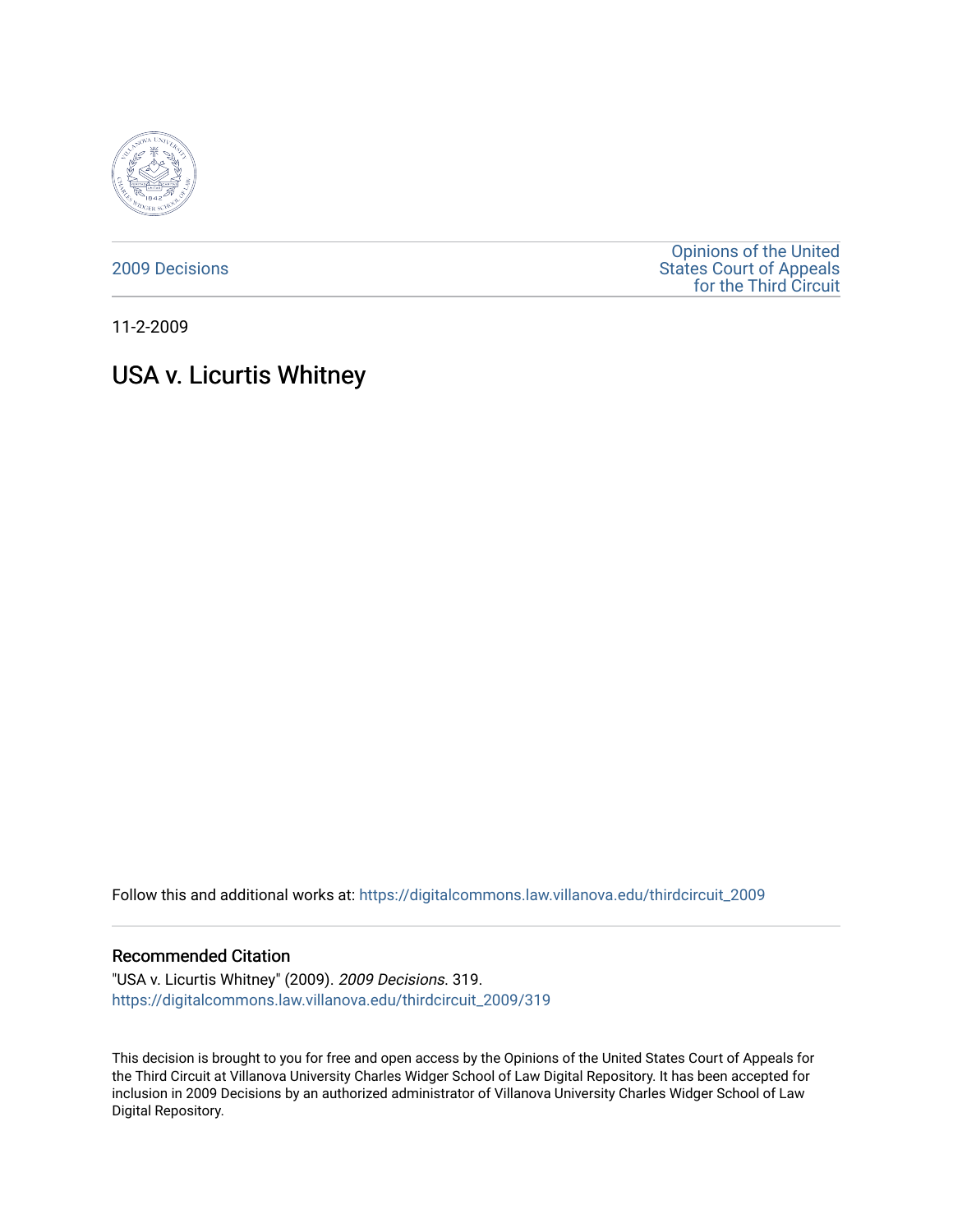## NOT PRECEDENTIAL

## UNITED STATES COURT OF APPEALS FOR THE THIRD CIRCUIT

\_\_\_\_\_\_\_\_\_\_\_\_

No. 09-1752

### UNITED STATES OF AMERICA,

v.

LICURTIS WHITNEY, Appellant.

On Appeal from the United States District Court for the District of Delaware (D.C. No. 07-cr-00028) District Judge: Honorable Joseph J. Farnan, Jr.

\_\_\_\_\_\_\_\_\_\_\_\_

Submitted Under Third Circuit LAR 34.1(a) October 30, 2009

\_\_\_\_\_\_\_\_\_\_\_\_

Before: SLOVITER, FUENTES and HARDIMAN, *Circuit Judges*.

(Filed: November 2, 2009)

OPINION OF THE COURT

\_\_\_\_\_\_\_\_\_\_\_\_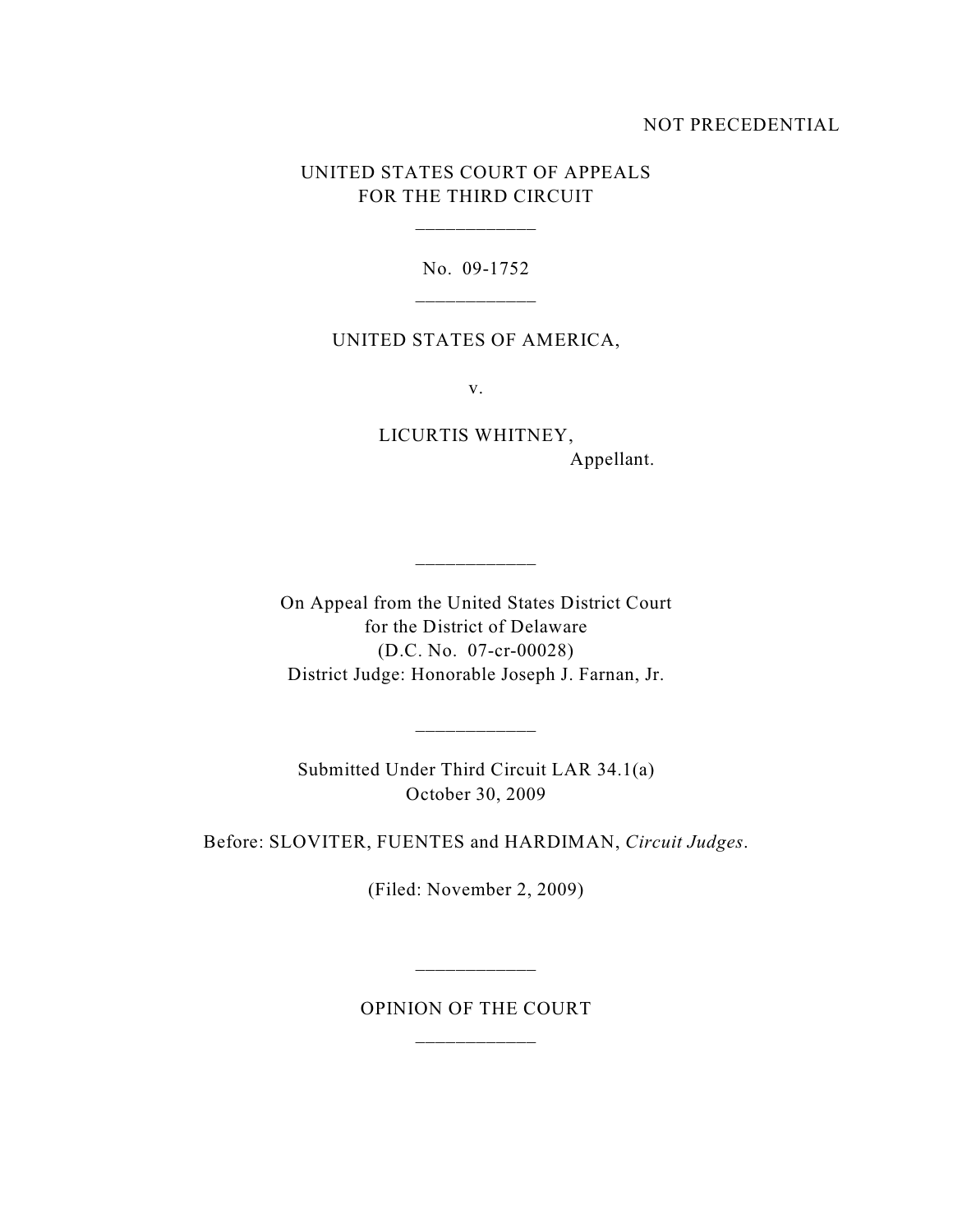### HARDIMAN, *Circuit Judge*.

Licurtis Whitney appeals his judgment of conviction following his conditional plea of guilty, pursuant to which he reserved the right to challenge on appeal the District Court's denial of his motions to suppress physical evidence and statements. We will affirm.

I.

Because we write for the parties, we recount only the facts essential to our analysis.

Acting on a tip that a vehicle matching the description of Whitney's was involved in a drug deal, Delaware police followed Whitney and pulled him over around 2:00 a.m. after he failed to use his turn signal. Upon approaching the vehicle, one of the police officers noticed white crumbs similar to cocaine residue on Whitney's clothing. The officer asked Whitney what the crumbs were, to which Whitney replied, "I don't know." The officer then shined his flashlight inside the vehicle, and noticed a clear, knotted sandwich bag containing an off-white chalky substance (later determined to be cocaine) on the floor behind the driver's seat. Another officer spotted a similar bag partially obscured in the lap of the front-seat passenger. The officers arrested Whitney and his passenger and transported them to the police station where they were advised of, and invoked, their *Miranda* rights.

2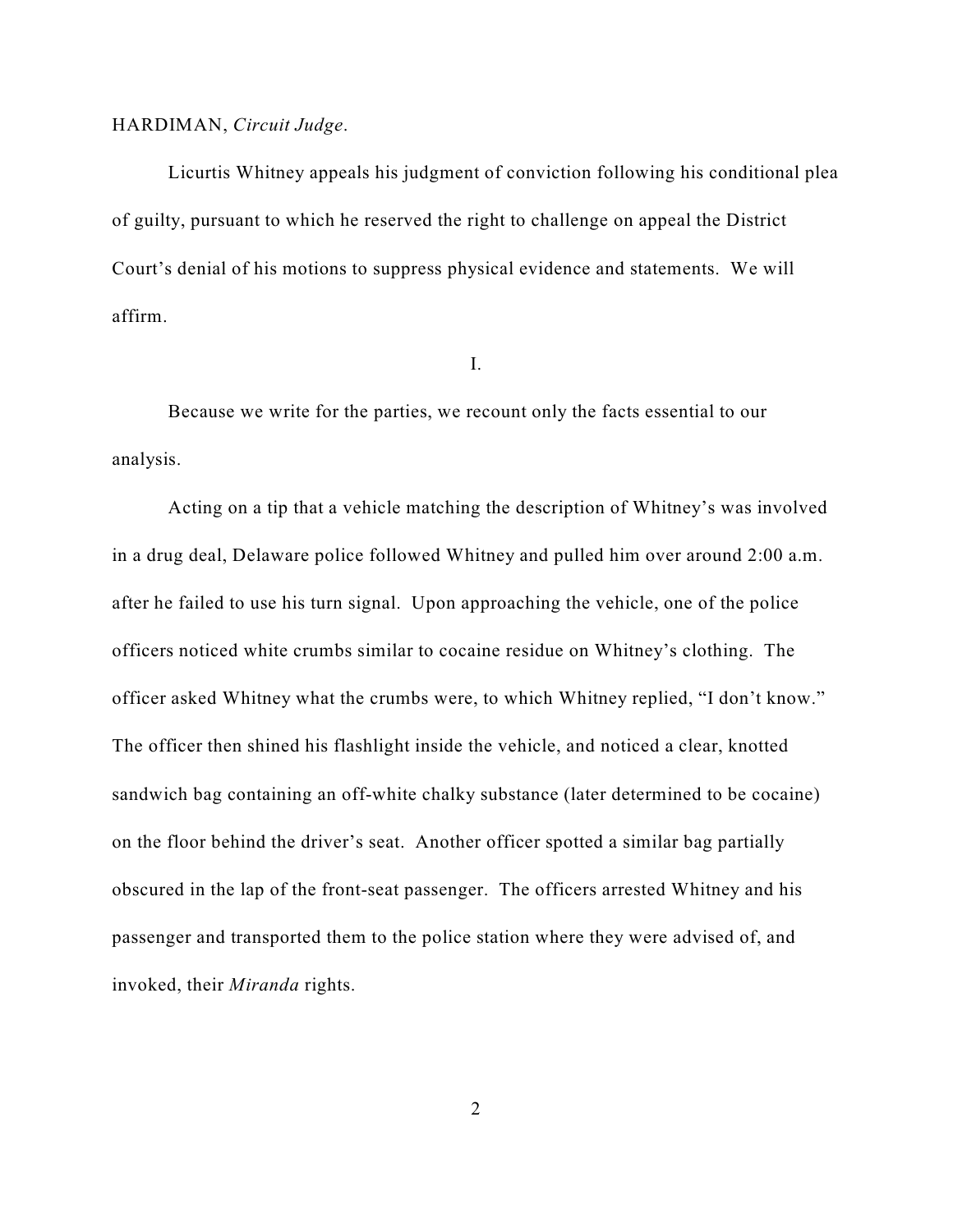A month later, Whitney was questioned by federal agents from the Drug

Enforcement Agency. The Government conceded that Whitney was not Mirandized before this meeting, so statements Whitney made could not be used at trial. Two months after that meeting, Whitney was arrested by the Bureau of Alcohol, Tobacco, Firearms, and Explosives (ATF) at his Maryland home and charged under 21 U.S.C. §§ 841(a)(1), 841(b)(1)(A), and 846. This time Whitney was advised of his *Miranda* rights, completed a written waiver, and made certain incriminating statements.

Before trial on the federal charges, Whitney filed a motion to suppress all of the evidence against him: the cocaine found in his vehicle, statements made during the traffic stop prior to his arrest, and subsequent statements made to the ATF after waiving his *Miranda* rights. The District Court denied the motion and, following a conditional guilty plea, sentenced Whitney to 75 months in prison.

Whitney appeals the District Court's evidentiary rulings. We have jurisdiction under 28 U.S.C. § 1291.

#### II.

### A.

Whitney first argues that the cocaine seized by the police following the traffic stop should have been suppressed. The District Court ruled that the cocaine found in Whitney's vehicle was admissible under

the well-settled rule that 'objects such as weapons or contraband found in a public place may be seized by the police without a warrant [because the]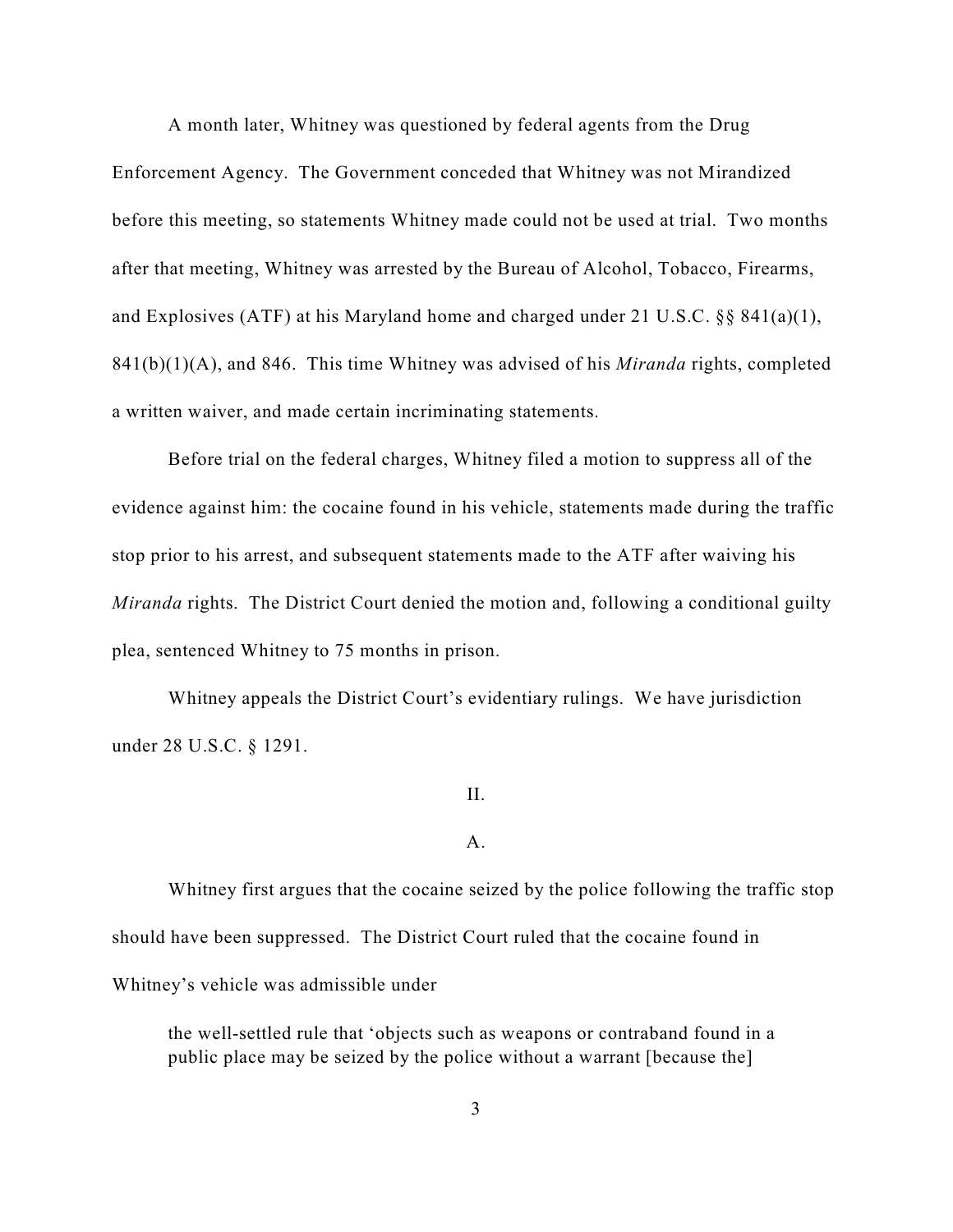seizure of property in plain view involves no invasion of privacy and is presumptively reasonable, assuming that there is probable cause to associate the property with criminal activity.'

*Texas v. Brown*, 460 U.S. 730, 738 (1983) (quoting *Payton v. New York*, 445 U.S. 573, 586-587 (1980)).

Whitney argues that the cover of darkness rendered the cocaine out of plain view, and that by shining a light inside his vehicle police committed an illegal search. This argument flies in the face of the Supreme Court's statement that "[i]t is . . . beyond dispute that [the police officer's] action in shining his flashlight to illuminate the interior of Brown's car trenched upon no right secured to the latter by the Fourth Amendment." *Id.* at 739-40.

So long as the officers who arrested Whitney "did not violate the Fourth Amendment in arriving at the place from which the [cocaine] could be plainly viewed," the evidence is admissible. *Horton v. California*, 496 U.S. 128, 136 (1990). *See also United States v. Yamba*, 506 F.3d 251, 257 (3d Cir. 2007) ("The 'plain view' doctrine . . . is best understood not as an independent exception to the warrant clause, but simply as an extension of whatever the prior justification for an officer's access to an object may be."). Whitney concedes that "an ordinary traffic stop is analogous to an investigative detention, [and] has been historically reviewed under the investigatory framework first articulated in *Terry v. Ohio*, 392 U.S. 1 (1968)." Appellant's Br. at 11 (quoting *United States v. Delfin-Colina*, 464 F.3d 392, 396 (3d Cir. 2006)). Under *Terry*, "the police officer must be able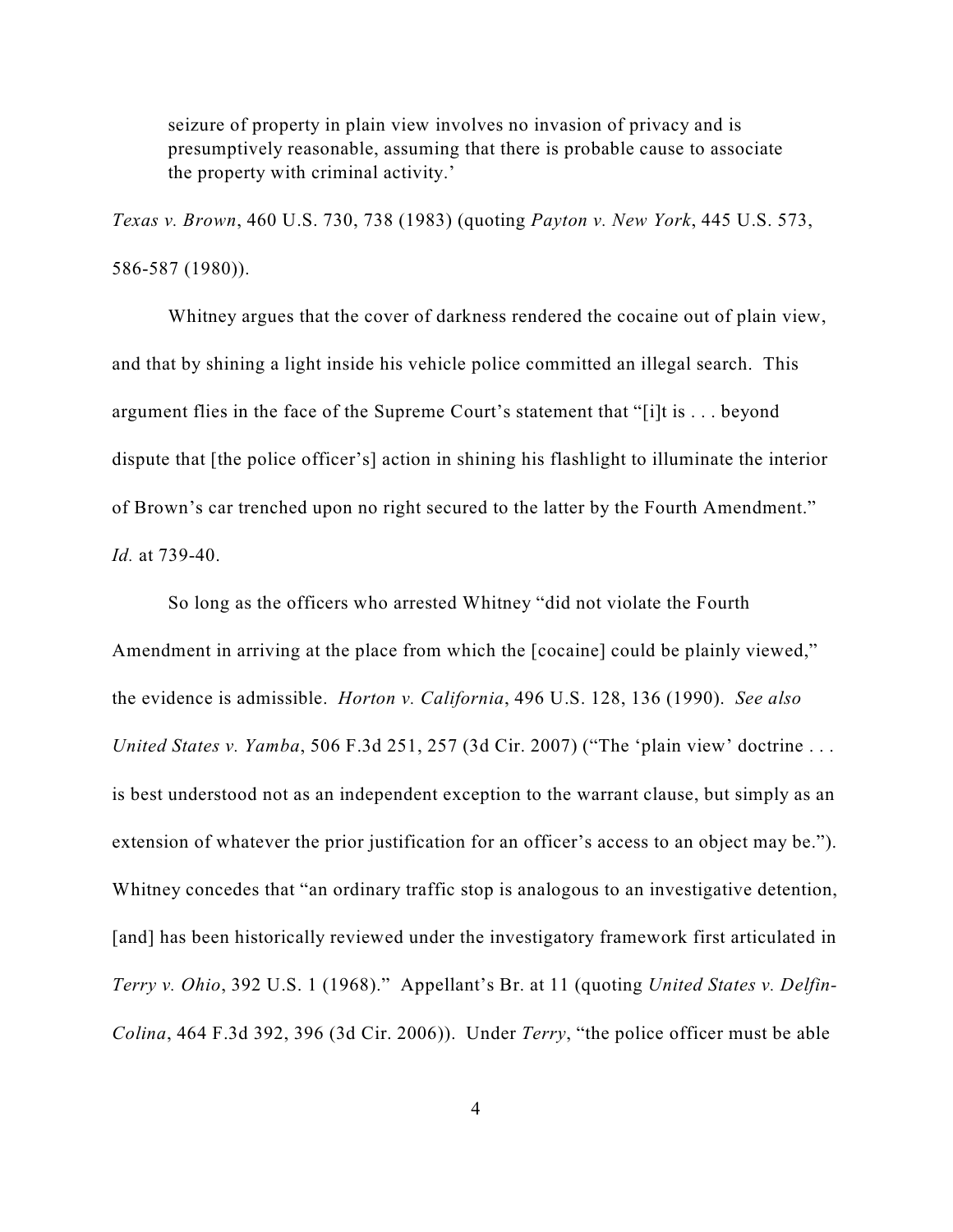to point to specific and articulable facts which, taken together with rational inferences from those facts, reasonably warrant" the stop. 392 U.S. at 21.

Here, it is undisputed that police observed Whitney violate state law by making a turn without using his turn signal, so the traffic stop was proper. *See Pennsylvania v. Mimms*, 434 U.S. 106, 109 (1977) (finding "no question about the propriety of" pulling over respondent for violating Pennsylvania Motor Vehicle Code). Nor does Whitney dispute that the "incriminating character" of the contraband seen in his car was immediately apparent, or that discovery of the cocaine gave rise to probable cause justifying the warrantless seizure. Therefore, because the officers were lawfully in a position from which to observe the drugs on the floor of Whitney's car using a flashlight, the District Court correctly found that the evidence was admissible under the plain view doctrine.

#### B.

Whitney next challenges the District Court's denial of his motion to suppress incriminating statements he made during the traffic stop and after his arrest by the ATF. Whitney claims the statements he made during the traffic stop were obtained in violation of *Miranda v. Arizona*, 384 U.S. 436 (1966), because he was not warned of his right to remain silent. The Supreme Court long ago rejected this argument, holding in *Berkemer v. McCarty* that because of "the non-coercive aspect of ordinary traffic stops," motorists are not "in custody" and therefore not entitled to *Miranda* warnings. 468 U.S. 420, 440